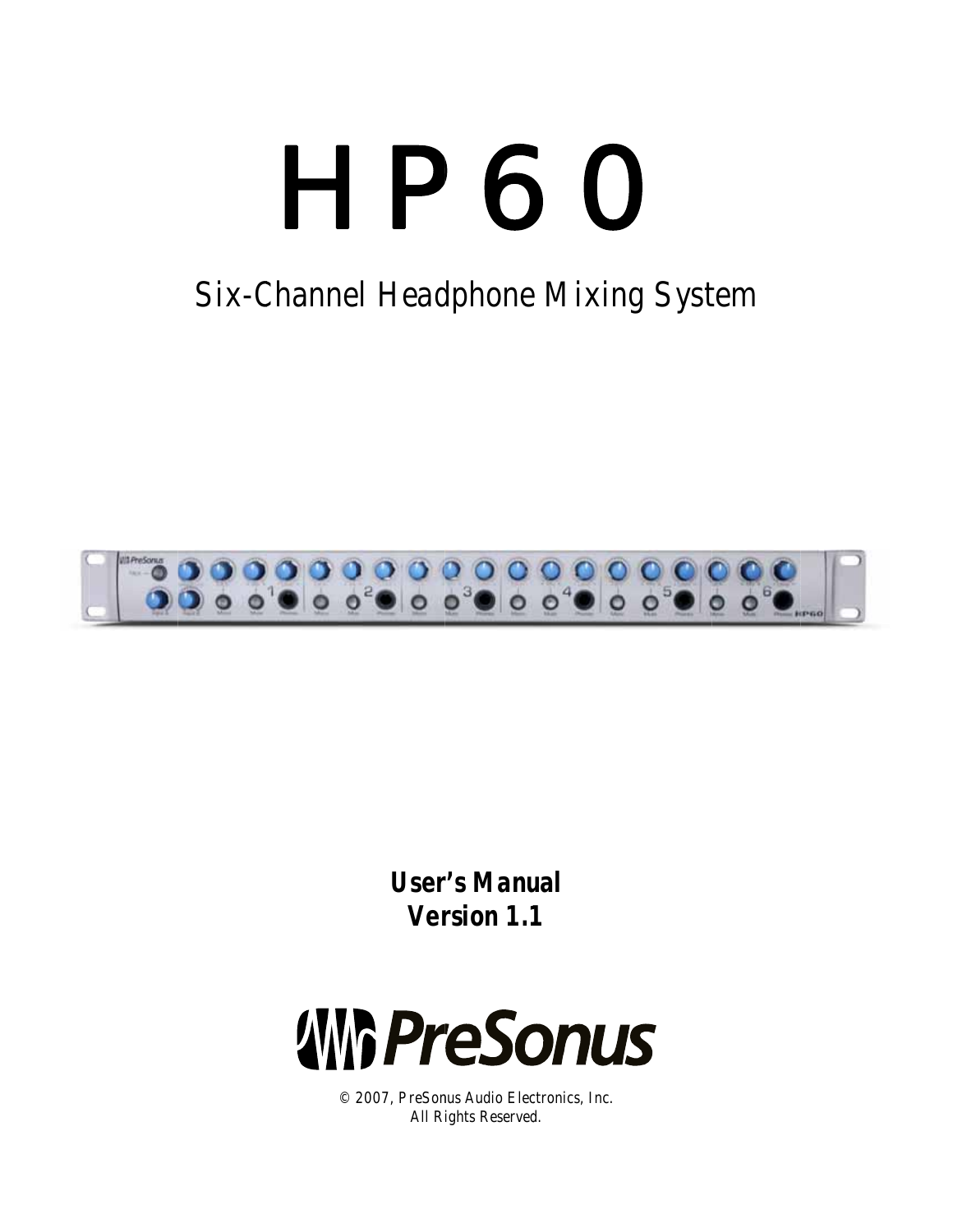# PRESONUS LIMITED WARRANTY

PreSonus Audio Electronics Inc. warrants this product to be free of defects in material and workmanship for a period of one year from the date of original retail purchase. This warranty is enforceable only by the original retail purchaser. To be protected by this warranty, the purchaser must complete and return the enclosed warranty card within 14 days of purchase. During the warranty period PreSonus shall, at its sole and absolute option, either repair or replace, free of charge, any product that proves to be defective on inspection by PreSonus or its **authorized service representative**. To obtain warranty service, the purchaser must first call or write PreSonus at the address and telephone number printed below to obtain a Return Authorization Number and instructions of where to return the unit for service. All inquiries must be accompanied by a description of the problem. All authorized returns must be sent to the PreSonus repair facility postage prepaid, insured and properly packaged. PreSonus reserves the right to update any unit returned for repair. PreSonus reserves the right to change or improve the design of the product at any time without prior notice. This warranty does not cover claims for damage due to abuse, neglect, alteration or attempted repair by unauthorized personnel, and is limited to failures arising during normal use that are due to defects in material or workmanship in the product. Any implied warranties, including implied warranties of merchantability and fitness for a particular purpose, are limited in duration to the length of this limited warranty. Some states do not allow limitations on how long an implied warranty lasts, so the above limitation may not apply to you. In no event will PreSonus be liable for incidental, consequential or other damages resulting from the breach of any express or implied warranty, including, among other things, damage to property, damage based on inconvenience or on loss of use of the product, and, to the extent permitted by law, damages for personal injury. Some states do not allow the exclusion of limitation of incidental or consequential damages, so the above limitation or exclusion may not apply to you. This warranty gives you specific legal rights, and you may also have other rights, which vary from state to state. This warranty only applies to products sold and used in the United States of America. For warranty information in all other countries please refer to your local distributor.

PreSonus Audio Electronics, Inc. 7257 Florida Blvd. Baton Rouge, LA 70806 www.PreSonus.com



© 2007, PreSonus Audio Electronics, Inc. All Rights Reserved.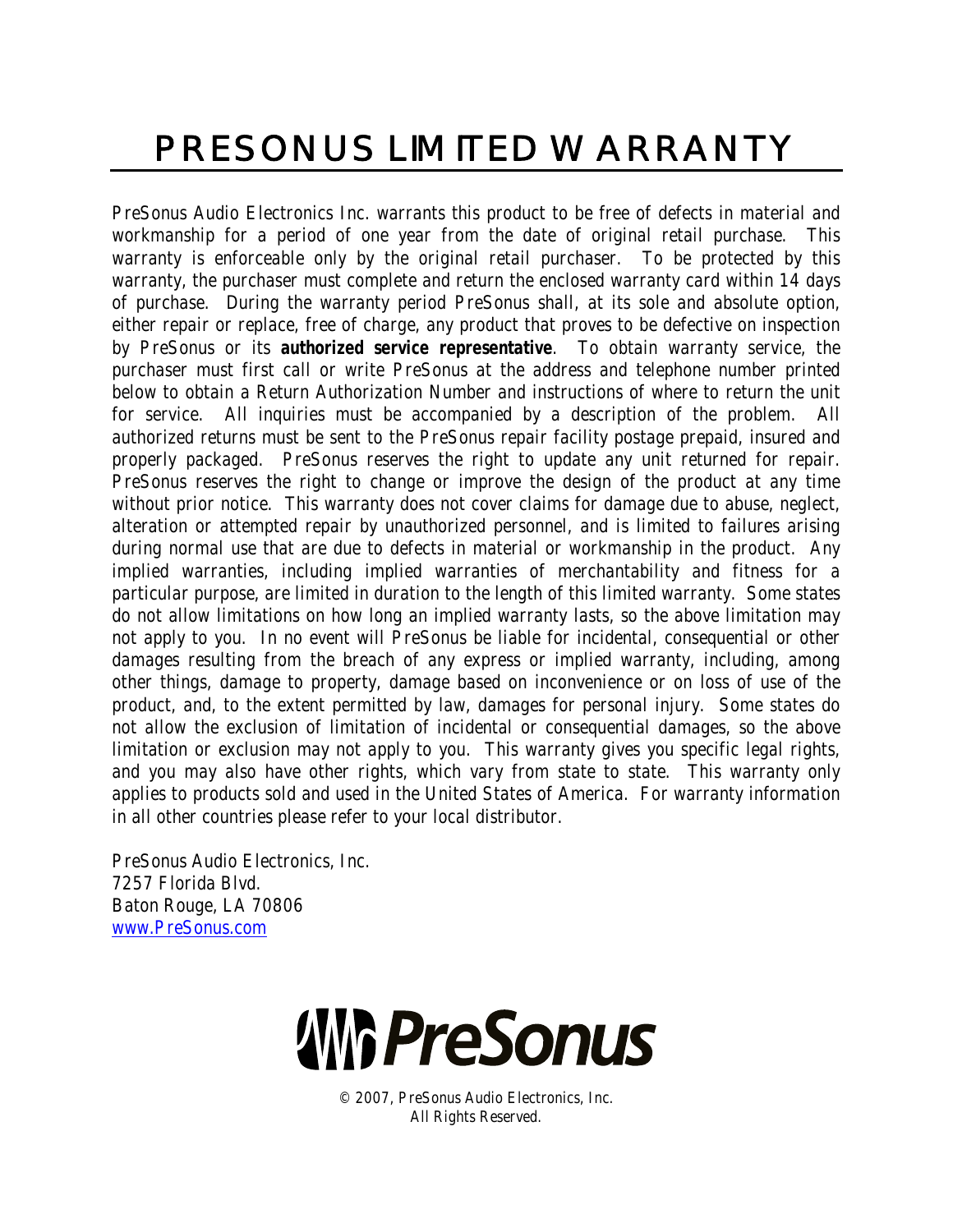# TABLE OF CONTENTS

## 1 OVERVIEW

## 2 OPERATION

## **3 CONTROLS & CONNECTIONS**

## **4 TECHNICAL INFORMATION**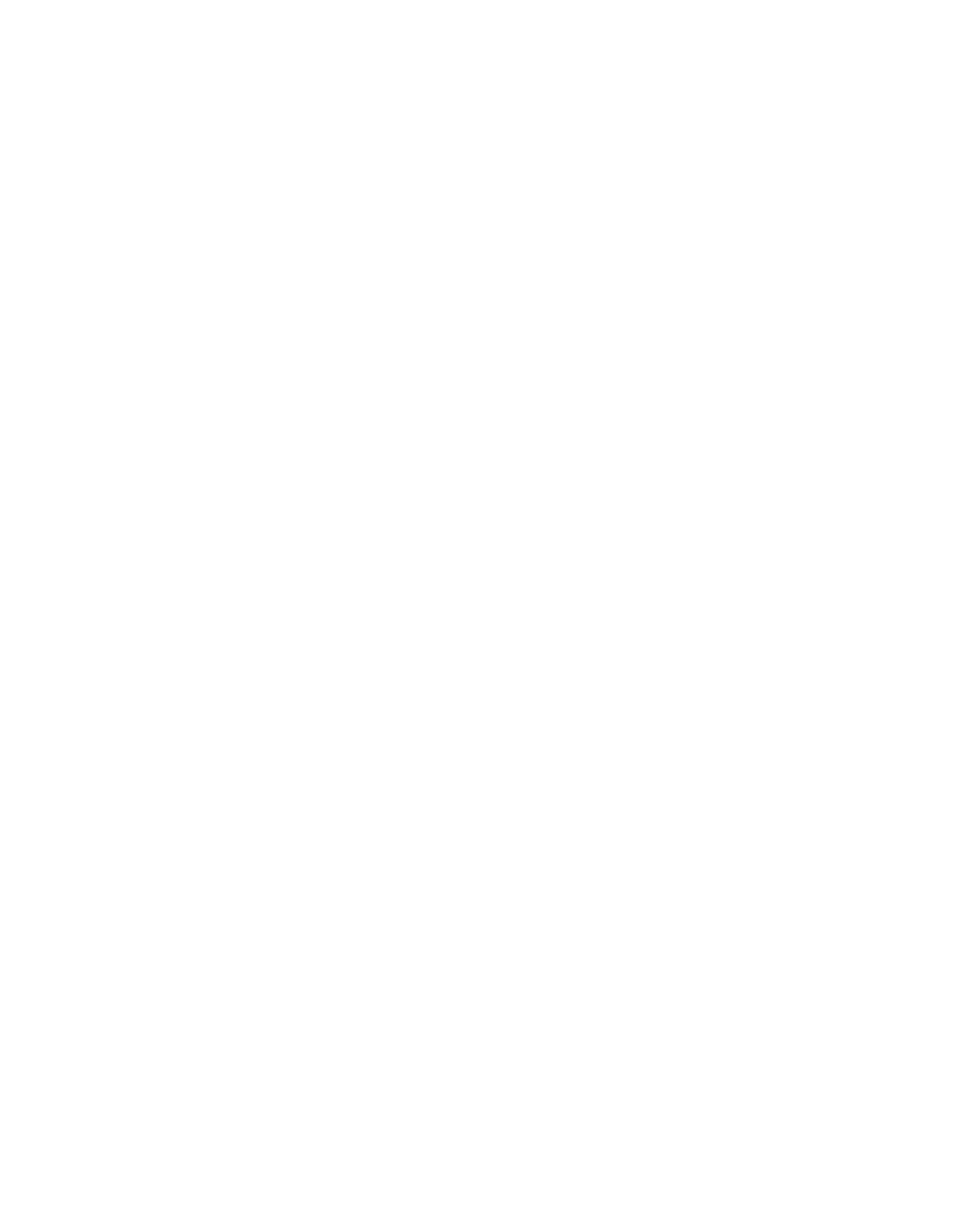# **OVERVIEW**

## **1.1 INTRODUCTION**



Thank you for purchasing the PreSonus HP60 Six-Channel Headphone Mixing System. PreSonus Audio Electronics has designed the HP60 utilizing high-grade components to ensure optimum performance that will last a lifetime. We believe the HP60 to be an exceptional sounding unit and an exceptional value.

We encourage you to contact us at 1-800-750-0323 with any questions or comments you may have regarding your PreSonus equipment. PreSonus Audio Electronics is committed to constant product improvement, and we value your suggestions highly. We believe the best way to achieve our goal of constant product improvement is by listening to the real experts our valued customers. We appreciate the support you have shown us through the purchase of your HP60 Six-Channel Headphone Mixing System.

Please pay close attention to how you connect your HP60 to your system. Improper grounding is the most common cause of noise problems found in studio or recording environments. We suggest you use this manual to familiarize yourself with the features, applications and correct connection procedure for your HP60 before trying to connect it to your computer. This will hopefully alleviate any unforeseen issues you may encounter during setup and use.

 $\mathbf{1}$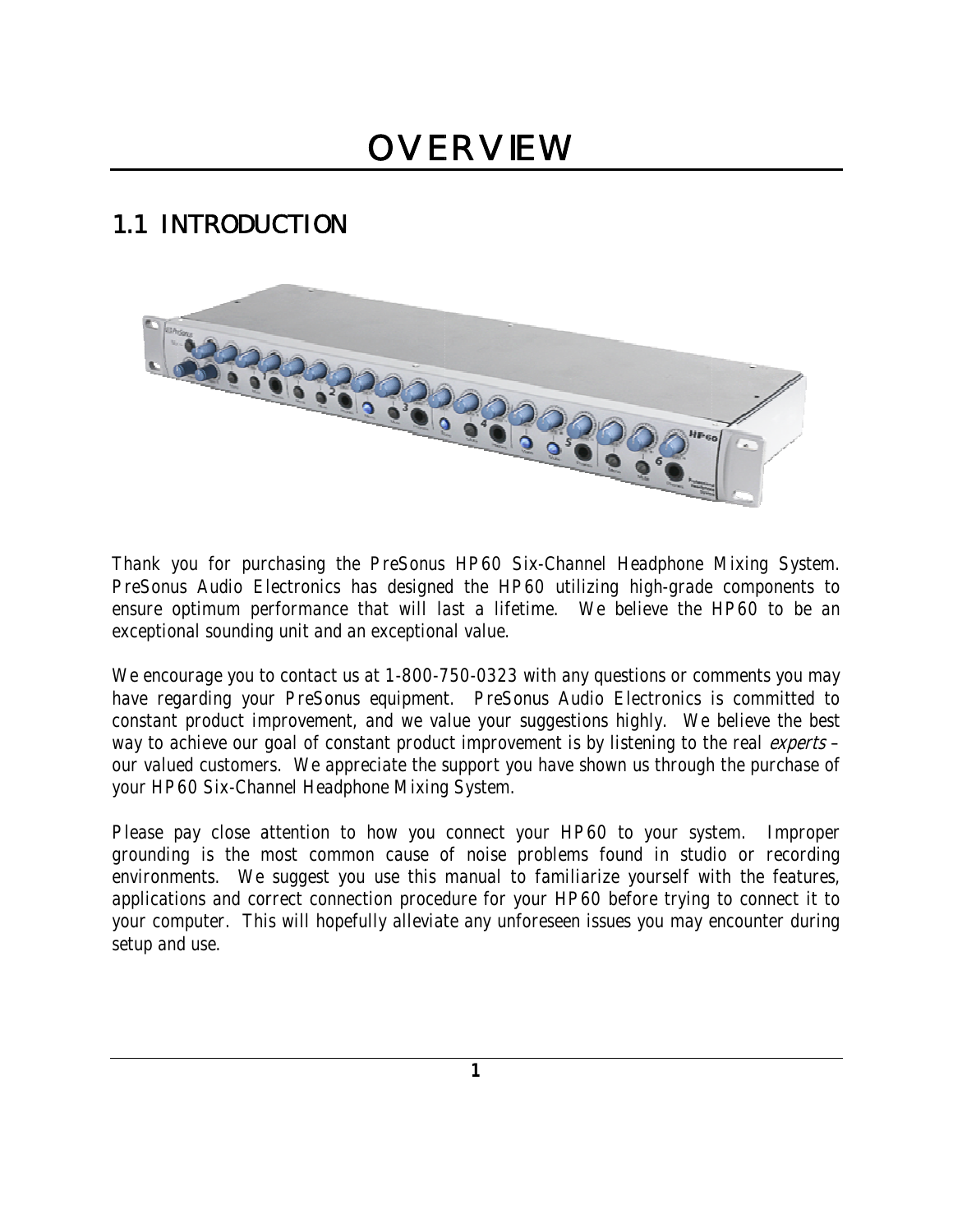## **1.2 FEATURES**

The PreSonus HP60 is the most flexible and advanced headphone mixing system designed for the professional and project recording studio. The HP60 features dual stereo inputs and external input for each channel -- allowing the user to mix between three stereo audio streams (mix A, mix B & external input). Stereo output is also available on each channel to send line level headphone channel mixes to additional headphone amplifiers or monitor systems. Each channel features headphone level, mix between A and B inputs, external input volume, mute and mono. The HP60 also features talkback via external XLR microphone. The HP60 is the ultimate headphone amplification system delivering loud and clear headphone mixes for realworld recording situations.

#### **Summary of features:**

- Six independent ultra-low noise and high output headphone amplifiers
- Two sets of stereo inputs (A and B) with balanced TRS connectors
- Stereo external input point on each channel for "more me" control
- Mix control between inputs A and B on each channel
- Talkback with external XLR microphone
- Direct stereo line output on each channel
- Mute and mono buttons on each channel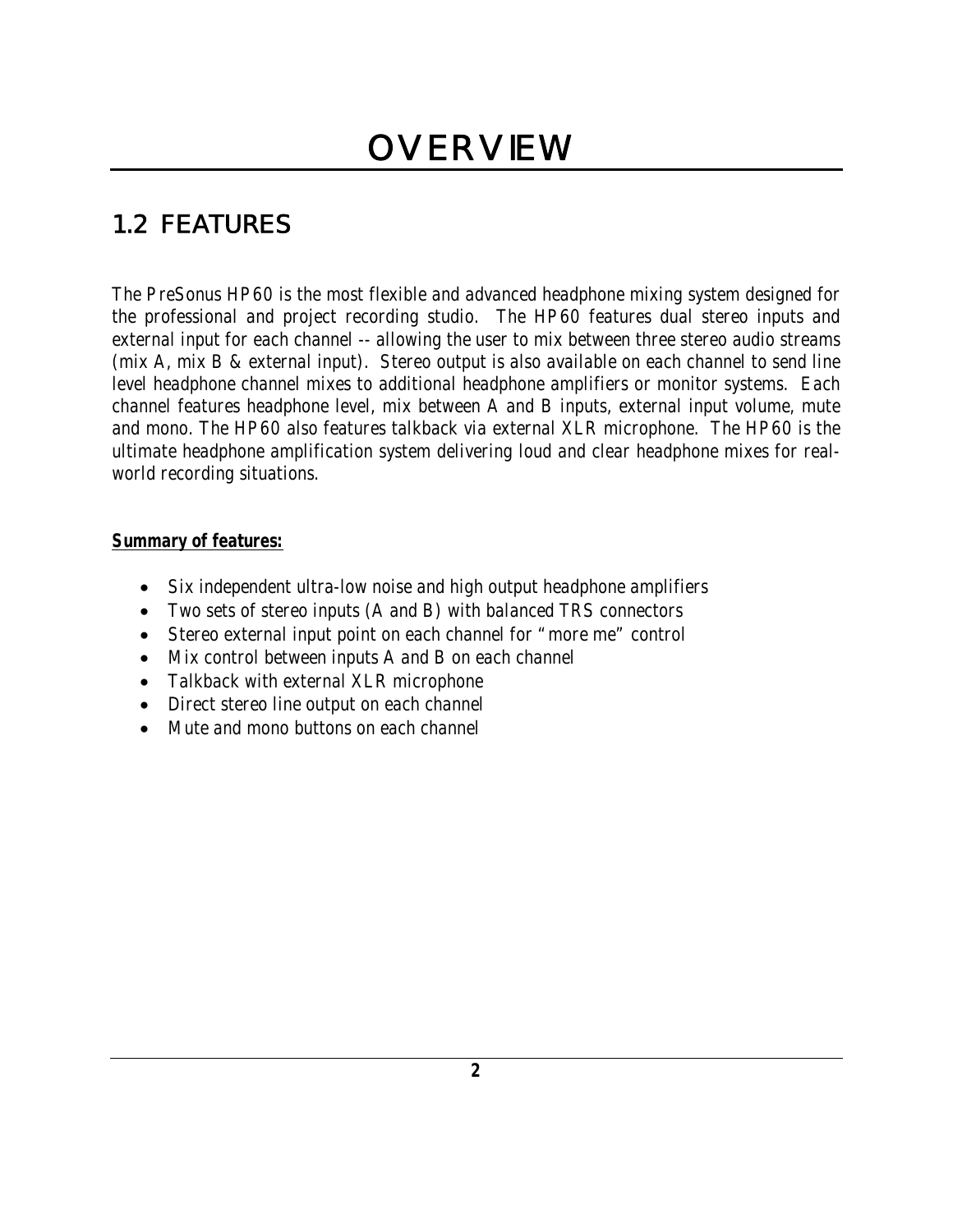## 1.3 WHAT IS IN THE BOX

Your HP60 package contains the following:

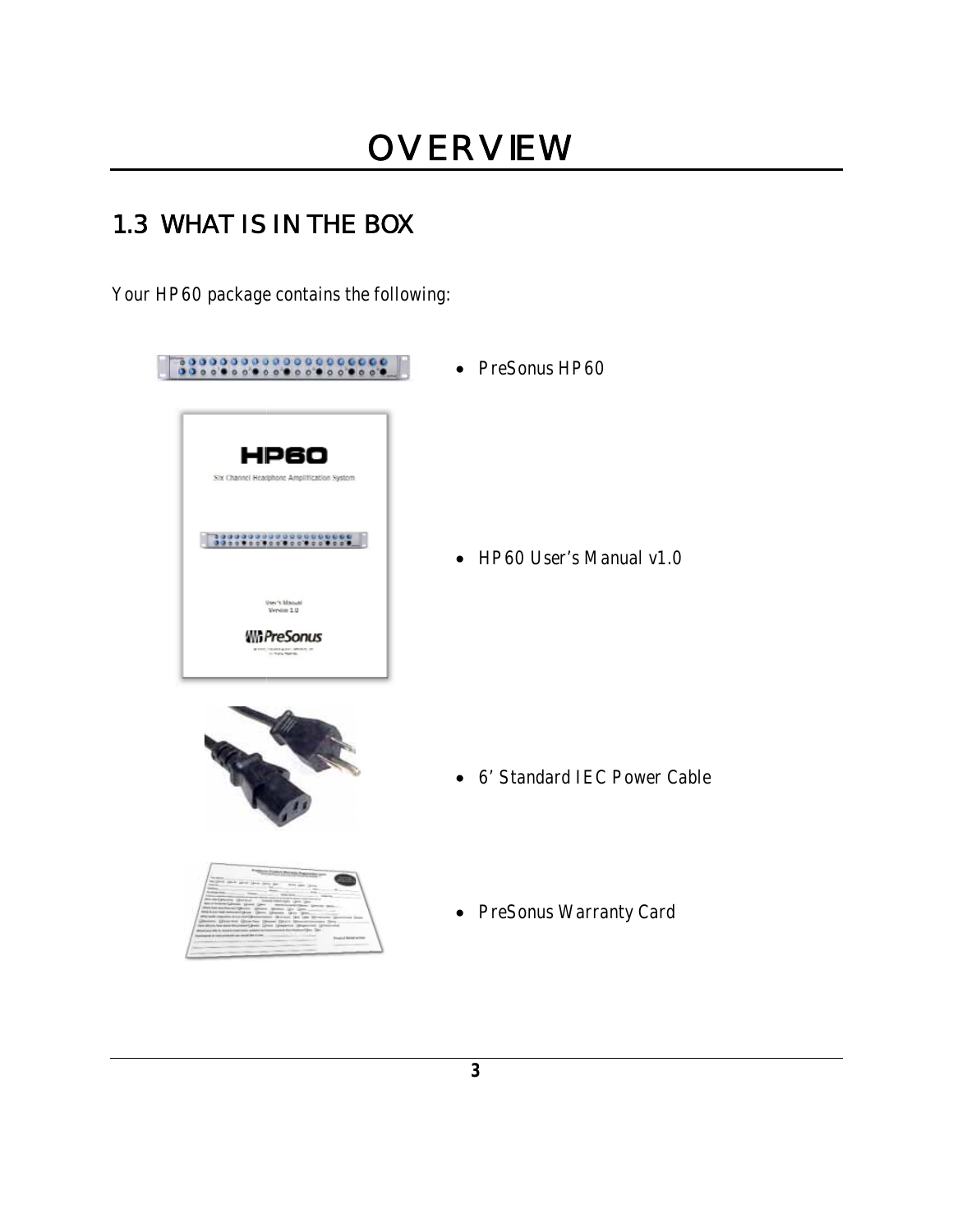## **2.1 QUICK START GUIDE**

The goal of the HP60 Quick-Start guide is to help get your HP60 connected to your system as quickly as possible. The following step-by-step instructions are based on a common studio environment. Your actual setup may change based on your needs and applications.

#### **Connect the Power**

- 1) Turn every knob on the HP60's front panel completely counterclockwise (left).
- 2) Connect the included IEC power cable to the HP60's power input connector and to the appropriate wall socket.
- 3) Flip the power switch to the 'ON' position ( $=$  on).

#### **Mix A, Mix B & Talkback Mic Connection and Level Adjustment**

- 4) Connect your DAW (digital audio workstation) or Mixer Main Outputs to the Left and Right TRS inputs of Input A on the back of your HP60.
- 5) Connect your DAW or Mixer auxiliary outputs (monitor mix / click track) to the Left and Right TRS inputs of Input B on the back of your HP60.
- 6) Connect an XLR dynamic microphone to the MIC input on the back of your HP60.
- 7) Connect a pair of headphones to the Phones 1 output and turn its  $Level$  knob up to the "12 o'clock position".
- 8) Play a CD, session or other audio type typical to your studio through the source of Input A (DAW or Mixer Outputs) and begin turning up the *Input A* knob until your headphones are slightly above a comfortable / desired level.
- 9) Turn the Channel 1 *Mix* knob fully clockwise (right). Repeat steps 7 & 8 for Input B and the Talkback Microphone (You will need to press 'Talk' when setting mic level).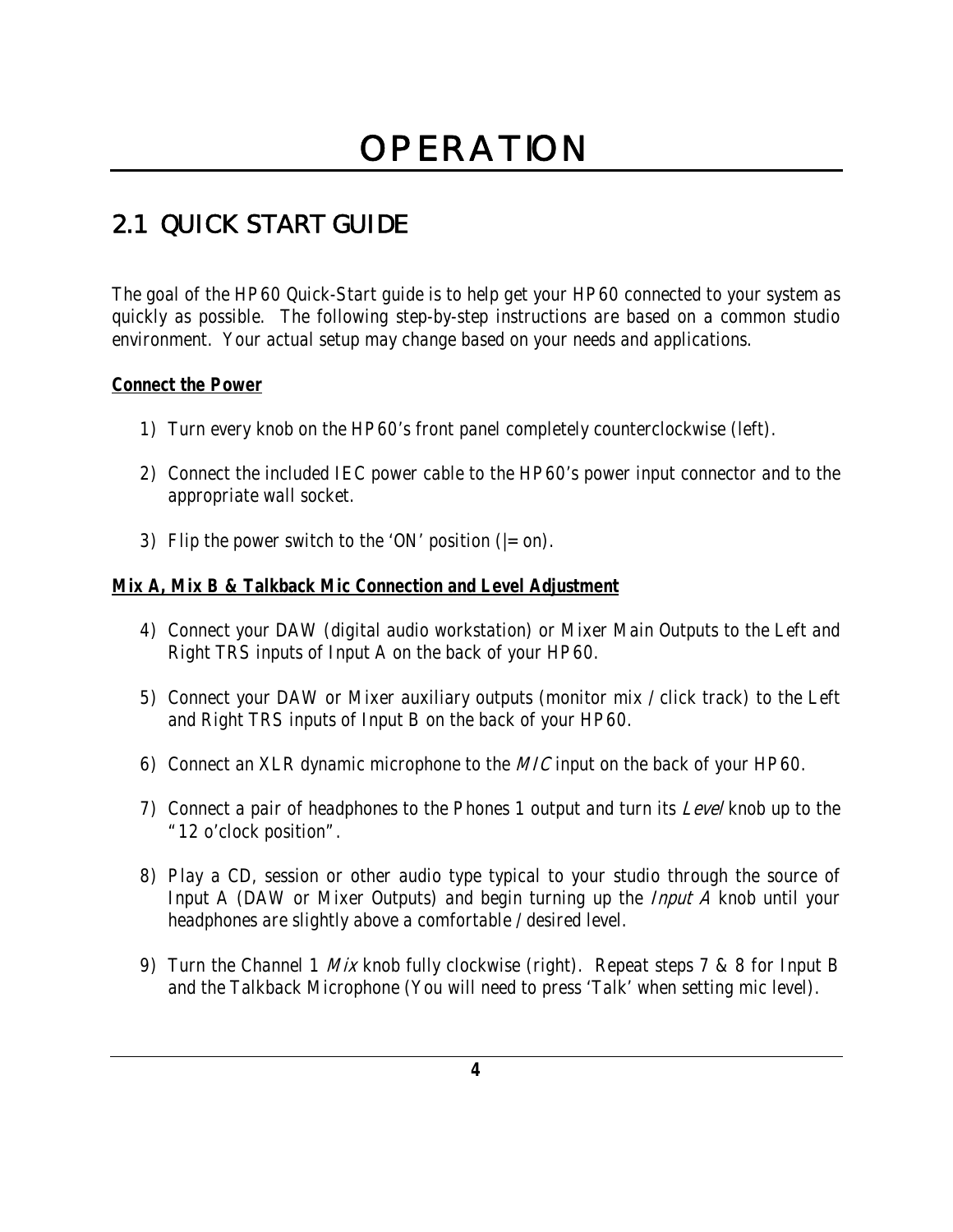# **OPERATION**

#### **External Input connection**

10) For each of the headphone channels, connect the artist's instrument direct out from your DAW or Mixer to the *Stereo Ext. In* connection on their respective channels.

(For Example: If a vocalist is on headphone channel 5, take the direct output of their vocals from your DAW or Mixer and connect it to the channel 5 Stereo Ext. In. Likewise, if a guitar player is on headphone channel 2, take the direct output of their guitar from your DAW or Mixer and connect it to the channel 2 Stereo Ext. In.)

#### **Stereo Output Connection**

11) If you have additional headphone amplification or monitoring systems or need a copy of your mixes for any reason, connect a stereo 14" TRS plug to the Stereo Out connections of the mixes being copied and to the input of your additional system.

#### **Headphone Connection**

12) Connect headphones to the six Phones outputs on the front of your HP60.

#### **Adjusting the HP60 for the "Optimum Listening Level"?**

A common situation when setting up monitor mixes is when an artist's headphones are turned all the way up and they still feel they don't have enough level. If you turn up the Input A/B source, the other headphones will need to be turned down or remixed. So, what do you do?

By pre-setting the Input level to be loud enough at the "12 o'clock position" (step 7), you ensure if an artist needs more level, you will have plenty of room to compensate for their needs. This also gives you a good, generic point to which you can set an artist's headphone level before learning their desired listening volume.

An alternate method is to set the HP60 to reach its maximum attainable volume. To do this, repeat steps 7-9 with the headphone level fully clockwise. Instead of paying attention to the volume of the headphones, turn the Input level up until just before the signal distorts. This means if an artist needs more volume, you can politely tell them you are already maxed out.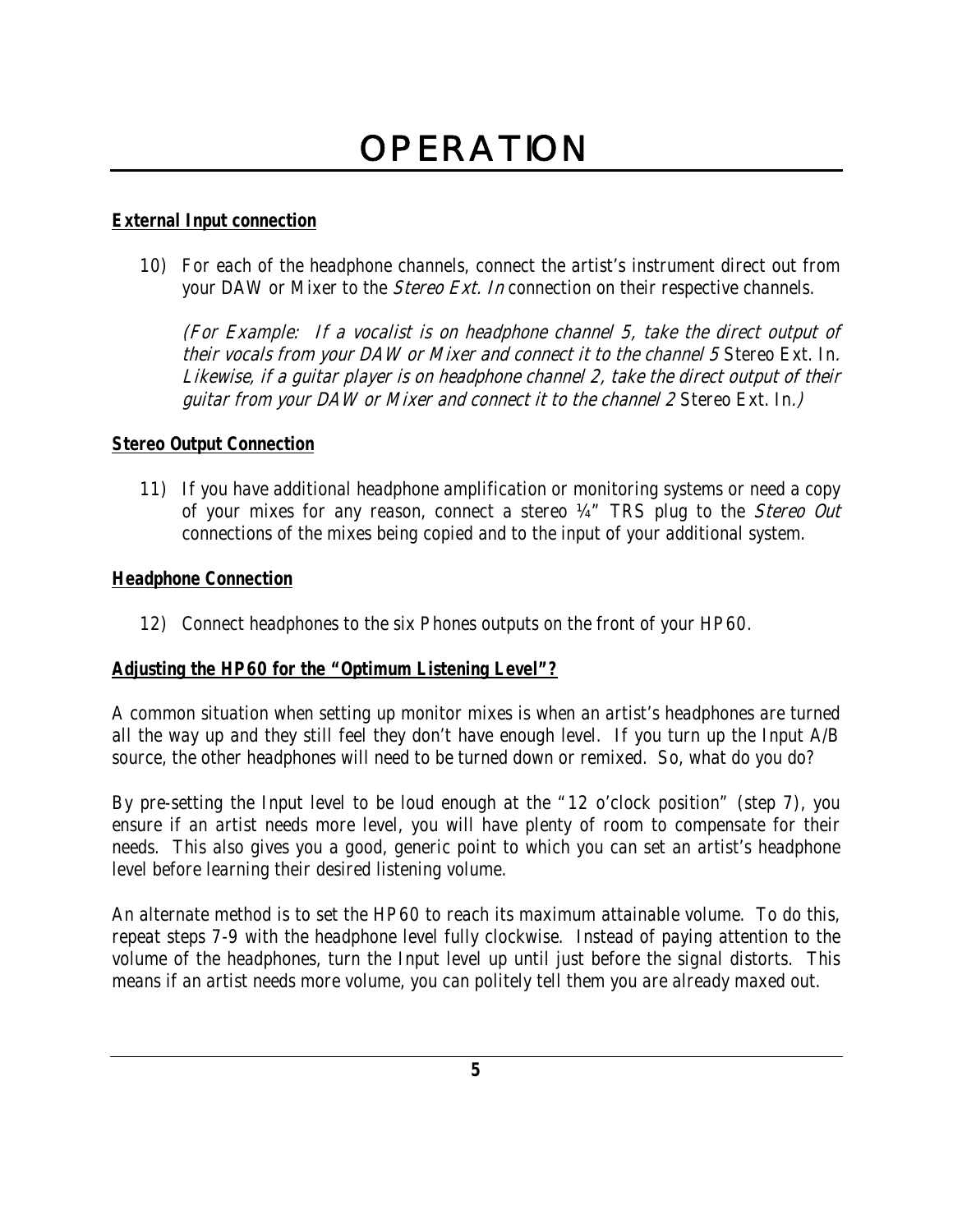## **2.2 SAMPLE HOOKUP DIAGRAM**

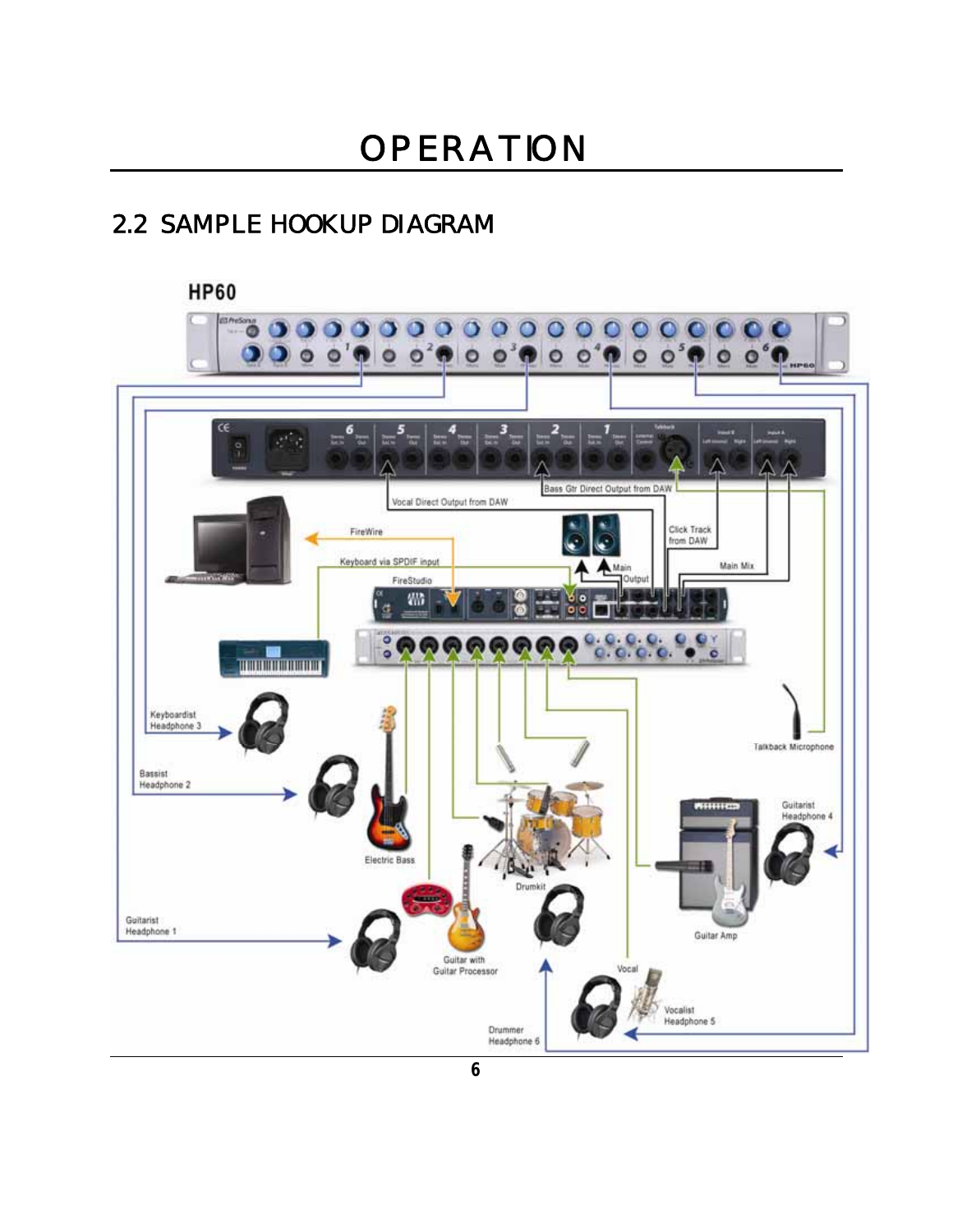## **3.1 FRONT PANEL LAYOUT**



The front panel of the HP60 is divided into two sections: the Master Input Controls and the six numbered Headphone Channel Controls.

### **3.1.1 Master Input Controls**



- **Input A & Input B.** These knobs control the input levels of the Input A and Input B (Mix A & Mix B) inputs on the rear of the chassis into the HP60. These two mixes can be separately mixed together on each headphone output channel.
- **Talkback Level.** This knob controls the input level of the external XLR dynamic microphone connected to the *MIC* input on the rear of the chassis.
- **Talk.** When the Talk button is pressed, the Talkback microphone input is activated. This is a momentary type switch – the microphone is 'ON' only while the button is pressed. An external foot pedal connected to the *External Control* input on the rear of the chassis can also be used to activate the Talkback microphone.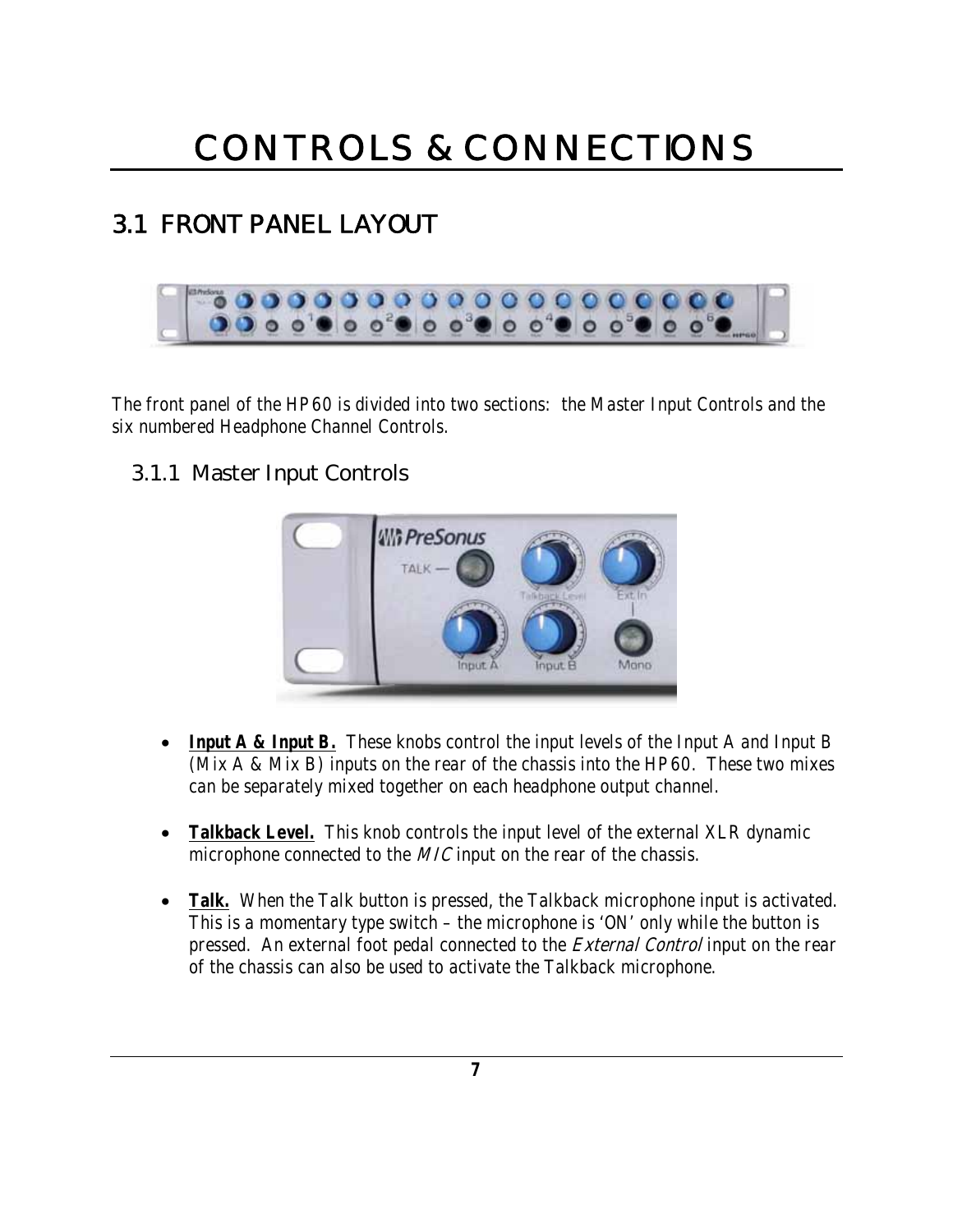### **3.1.2 Headphone Channels: Level Controls**



- **Ext In.** The external in knob controls the input level and amount of the *Stereo Ext.* In on the rear of the chassis for the channel.
- **Mono.** When the Mono button is pressed, the *Stereo Ext. In* will act as a mono input – summing the signals from the TIP and the RING of the ¼" connection.
- Mix. The Mix knob controls the amount of each of the two mixes A & B for the channel. As the knob is turned counterclockwise (left), the amount of Mix A increases, and the amount of Mix B decreases. As the knob is turned clockwise (right), the amount of Mix A decreases, and the amount of Mix B increases. With the Mix knob in the "12 o'clock position," an equal amount of Mix A and Mix B is sent to the channel's headphones.
- **Mute.** When the Mute button is pressed, both Mixes are muted for the channel. This is most commonly used as a type of "Solo" for the external stereo input.
- **Level.** The Level knob controls the volume level of the channel's Phones output.
- **Phones.** This is the channel's stereo headphone output.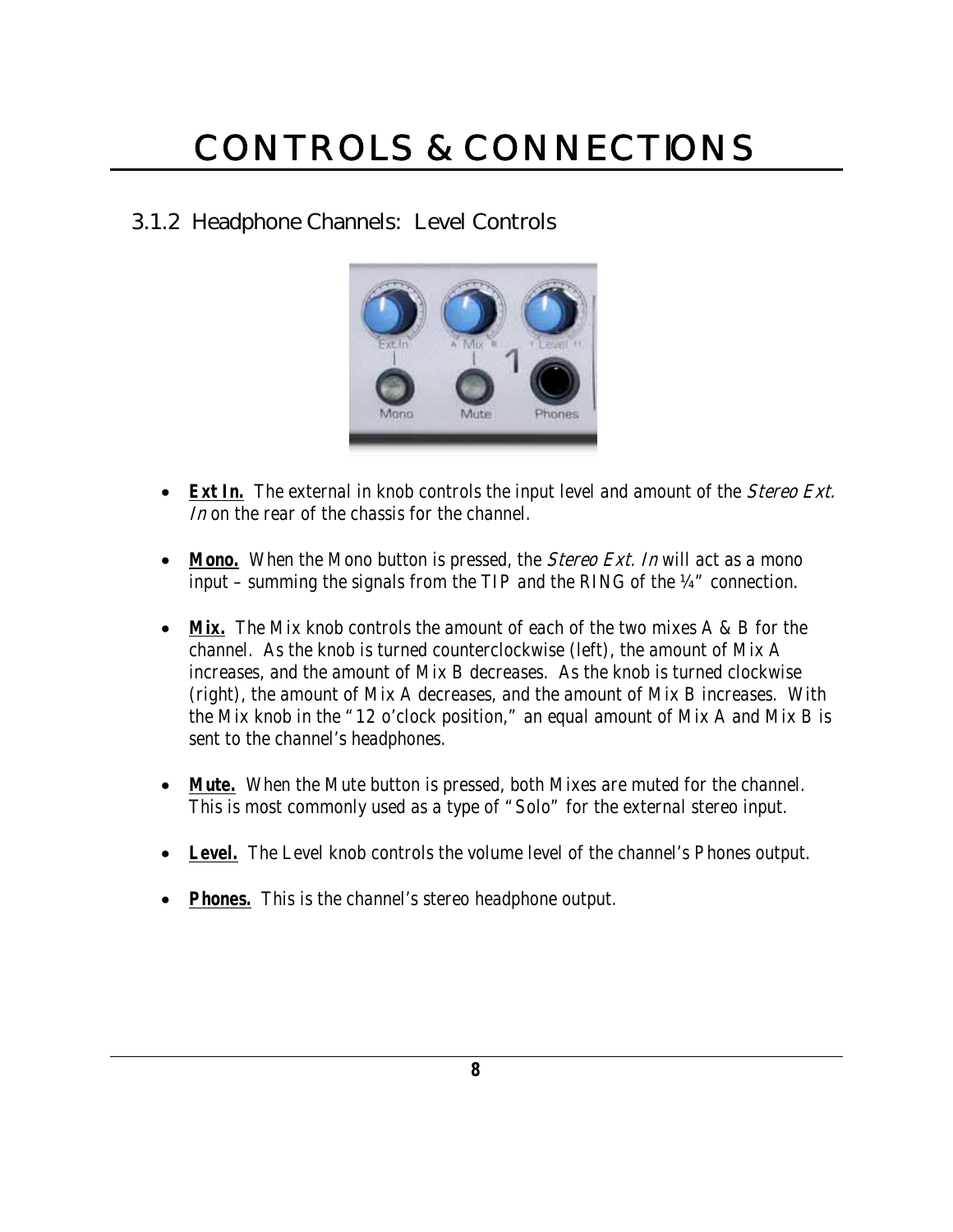## **3.2 BACK PANEL LAYOUT**



The back panel of the HP60 is divided into four sections: Power, the six numbered Headphone Channels, Talkback and Inputs A & B.

### **3.2.1 Power**



**Power.** The Power switch turns the HP60 on and off. The '|' down is the ON position.

**IEC Power Input.** The HP60's power input connection accepts a standard IEC plug and is rated for either 100-120 VAC or 220-230 VAC, depending upon the country it is purchased in. Please check with your local retailer or dealer if you have any questions concerning the input voltage of your HP60's power supply.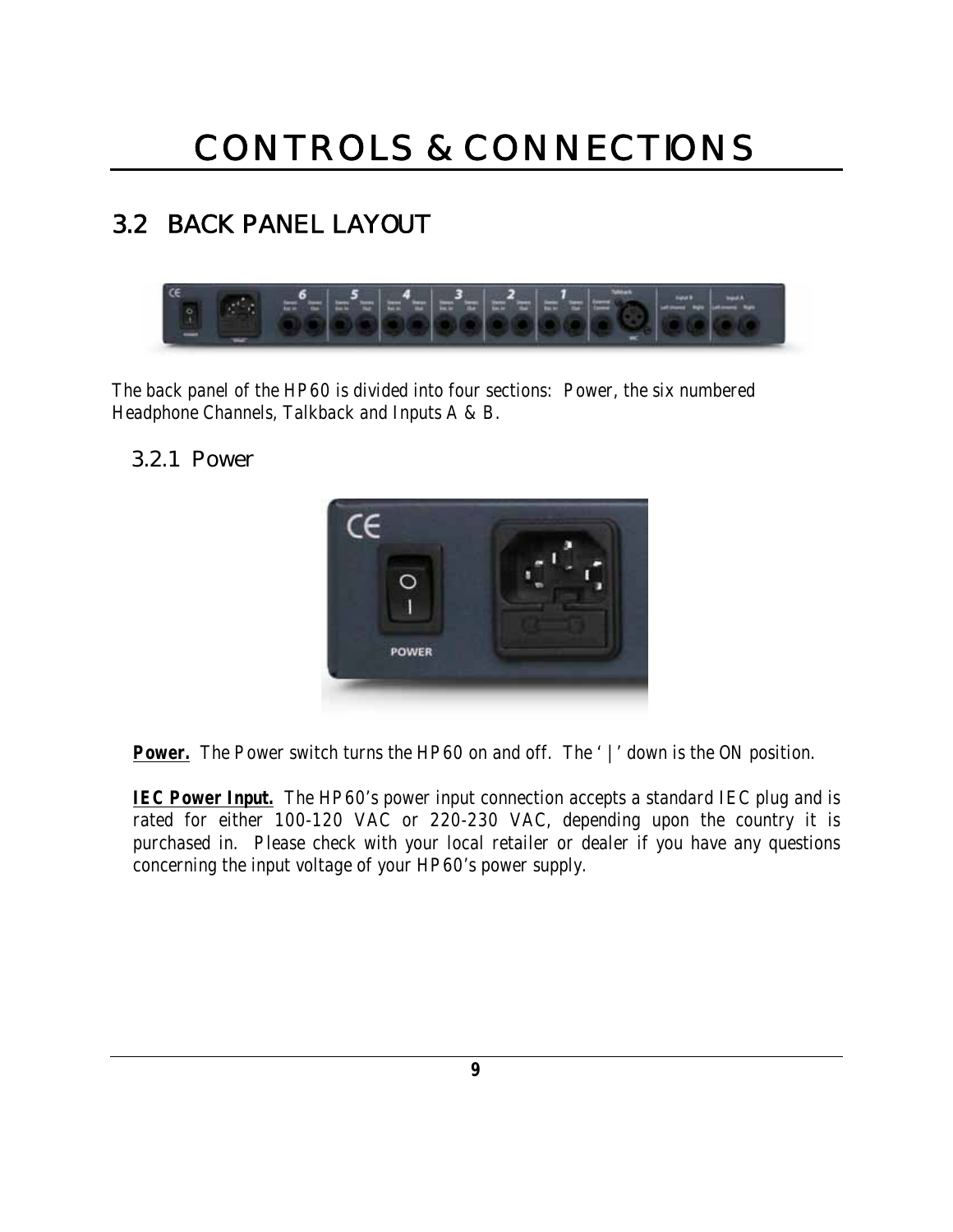### **3.2.2 Headphone Channels: Rear Connections**



- **Stereo Ext. In.** The Stereo External In jack accepts a stereo 1/4" TRS plug and is used for connecting a third, channel-specific Mix. This is commonly used for a direct input of the artist's instrument – allowing the channel's  $Ext$ . In knob to act as a "more me" control.
- **Stereo Out.** The Stereo Out jack carries a line-level copy of the channel's headphone mix and is commonly used for connecting to additional headphone amplification systems, an additional monitor mixer or even a recording system. The Stereo Out level is not affected by the channel's Level knob.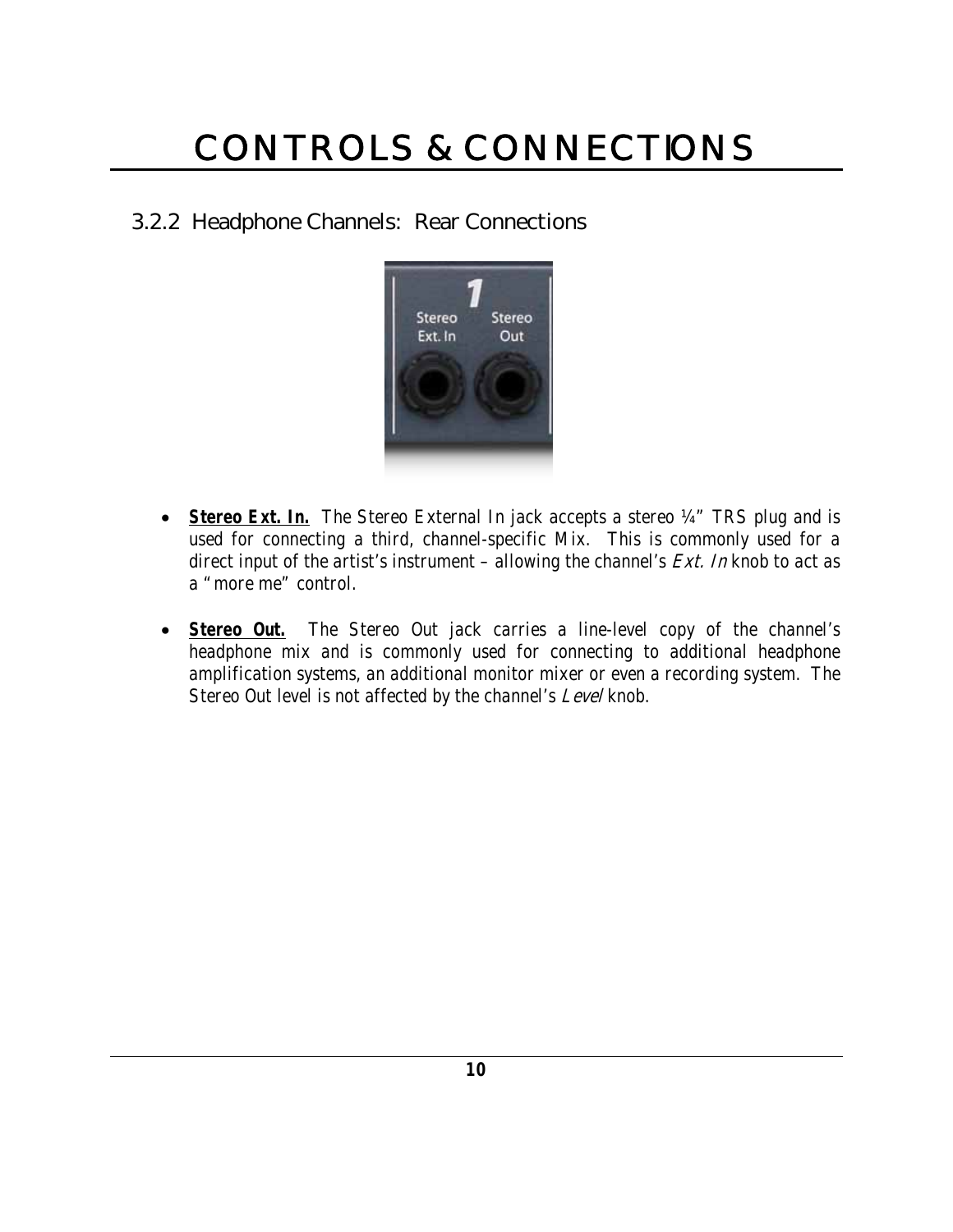### **3.2.3 Talkback**



- **External Control.** The External Control jack accepts a ¼" TS plug and is used for connecting a footswitch to control the ON / OFF toggle of the External Mic.
- **MIC.** The MIC input accepts a balanced XLR input and is used for connecting a dynamic microphone to be used as the talkback microphone with the HP60's Talkback Communication System.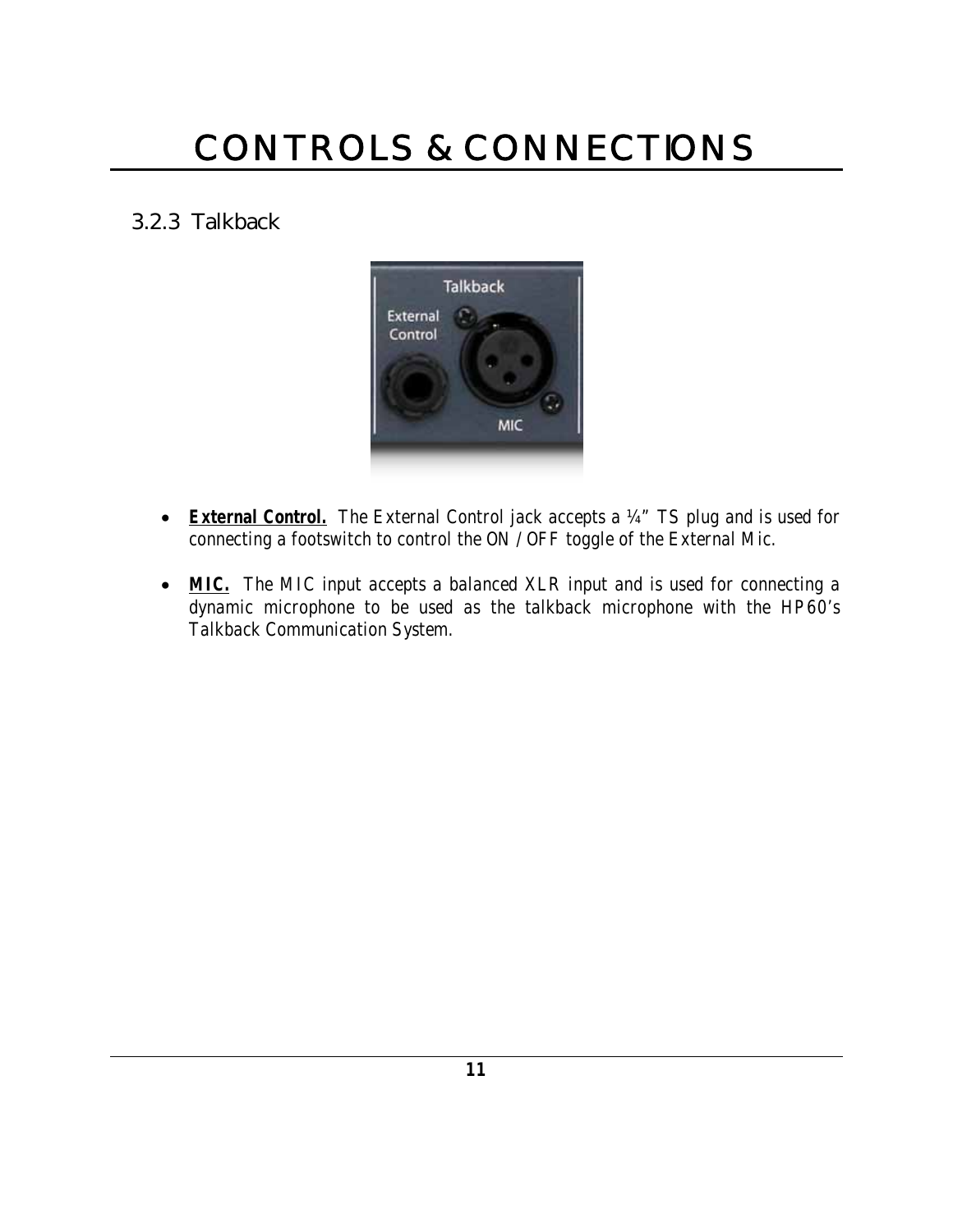### **3.2.4 Mix Inputs**



- Left (mono). The Left jack accepts a 14" balanced TRS plug and is used for the left input of the stereo pair. This jack should be used alone when connecting a mono source as the Mix's Input.
- **Right.** The Right jack accepts a 1/4" balanced TRS plug and is used for the right input of the stereo pair carrying the Mix's signal.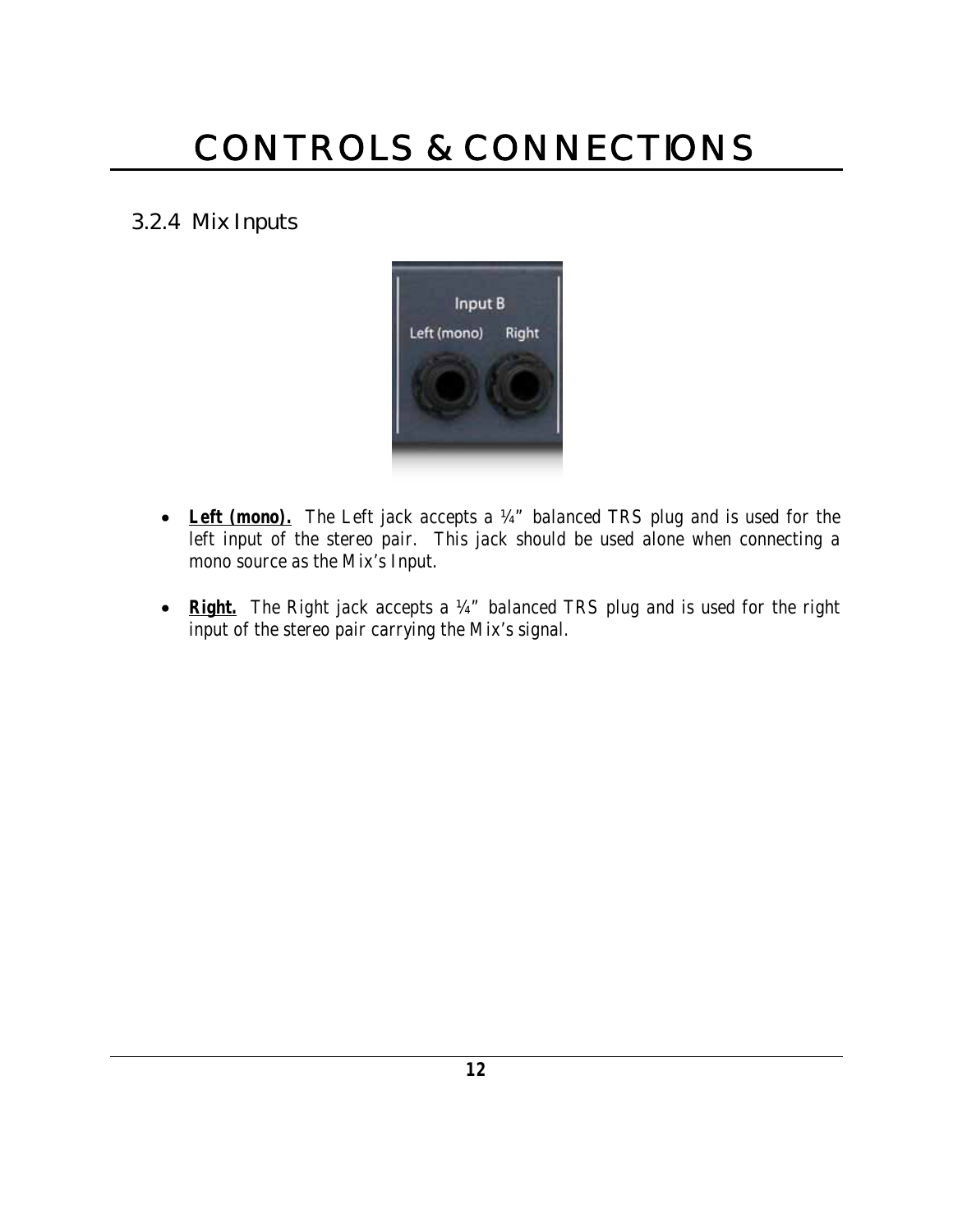# **TECHNICAL INFORMATION**

## **4.1 SPECIFICATIONS**

#### **Audio Inputs**

Dynamic Microphone Input

### Input A & Input B (Left & Right)

#### External Inputs 1-6

#### **Audio Outputs**

#### Headphone Outputs 1-6

#### Stereo Outputs 1-6

| Type |  |  |
|------|--|--|
|      |  |  |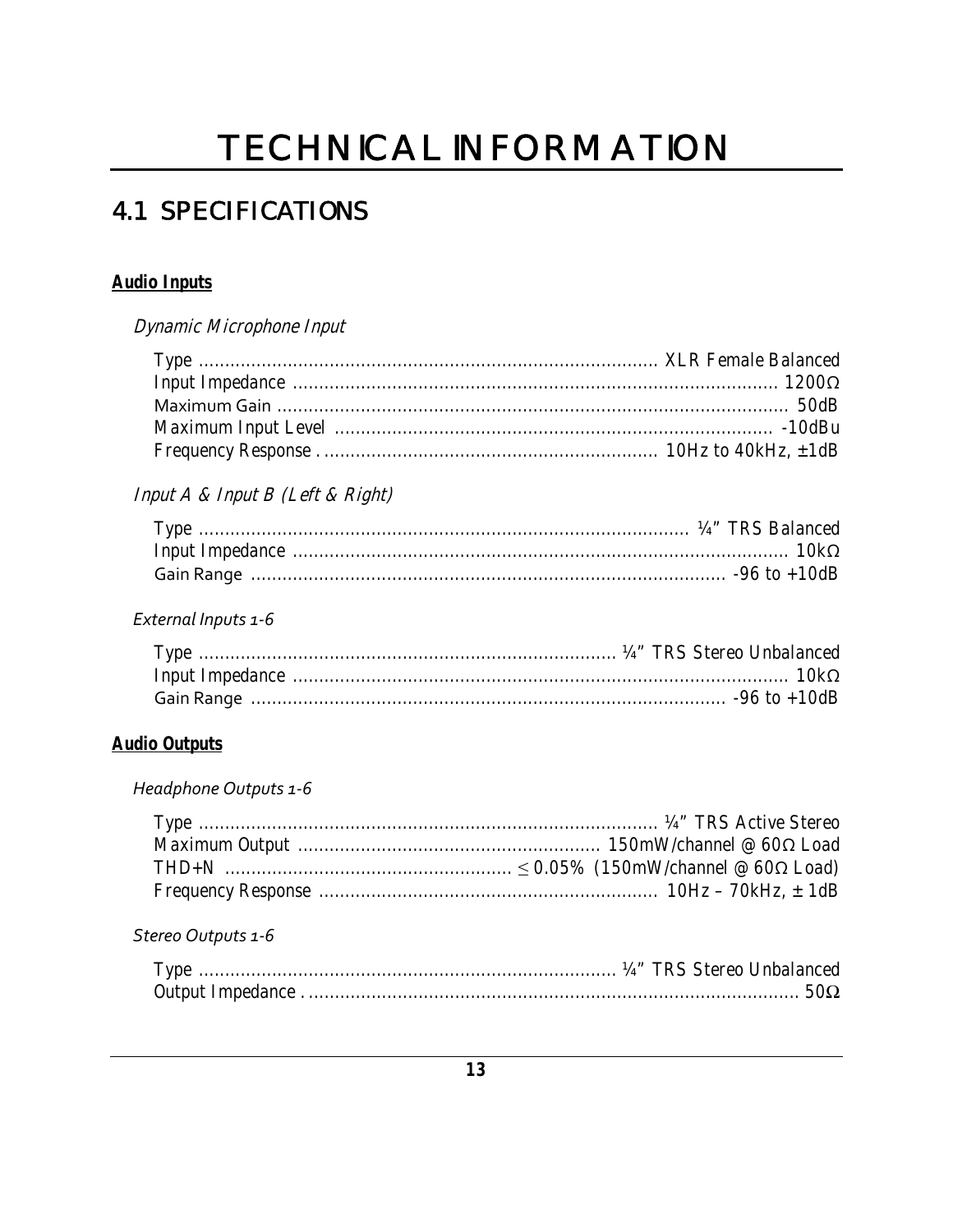# TECHNICAL INFORMATION

#### **Internal Linear Power Supply**

#### **Physical**

As a commitment to constant improvement, PreSonus Audio Electronics, Inc. reserves the right to change any specification stated herein at any time in the future without notification.